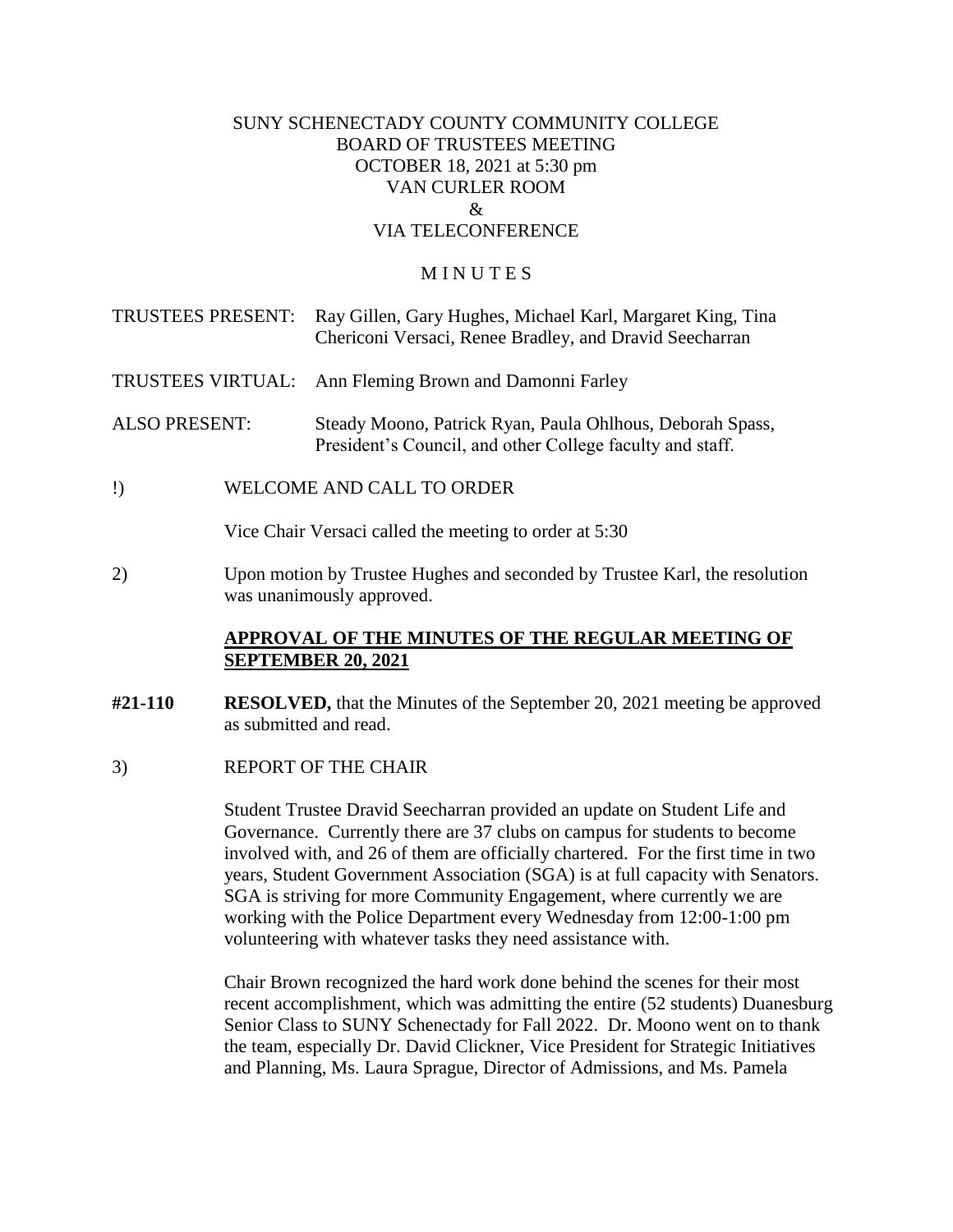McCall, Director of College and High School Partnerships. It was also noted that a handful of other districts have reached out.

The Foundation kicked off the Thanks-a-Latte employee campaign on Friday, September 24, by sharing updates with the Academic Senate and giving out treats to show their appreciation. With both new and existing payroll deductions and contributions, the campaign raised \$6,300 so far.

 scholarship fund in memory of Diane Basil, wife of our past President Gabe Basil. The Foundation submitted four grants this month and received \$5,500 in new scholarship donations. There also has been a lot of donations to the general

The Stewardship Officer hosted two sets of generous scholarship donors to meet with School of Music Dean, Dr. Brellochs, and received a verbal commitment gift of \$25,000 from one couple to start a new Music Innovation Fund.

#### 4) REPORT OF THE TREASURER

Upon motion by Trustee Hughes and seconded by Trustee Karl, the resolution was unanimously approved.

## **APPROVAL FOR THE KEY BANK N.A. WARRANTS #1 THROUGH #4**

**WHEREAS,** the Treasurer has reviewed Key Bank N.A. Warrants #1 through #4 and recommends payment of same, it is hereby

**#21-111 RESOLVED,** that Key Bank N.A. Warrants #1 through #4 be hereby approved for payment.

> Upon motion by Trustee Hughes and seconded by Trustee Karl, the resolution was unanimously approved.

#### **APPROVAL OF THE REPORT OF REVENUES AND EXPENDITURES FOR THE PERIOD ENDING SEPTEMBER 30, 2021**

**WHEREAS,** the Board has received the Report of Revenues and Expenditures for the period ending September 30, 2021, as prepared by the Office of the Vice President of Administration in advance of the meeting, it is hereby

**#21-112 RESOLVED,** that the Report of Revenues and Expenditures for the period ending September 30, 2021, be accepted as received.

> Upon motion by Trustee Hughes and seconded by Trustee Karl, the resolution was unanimously approved.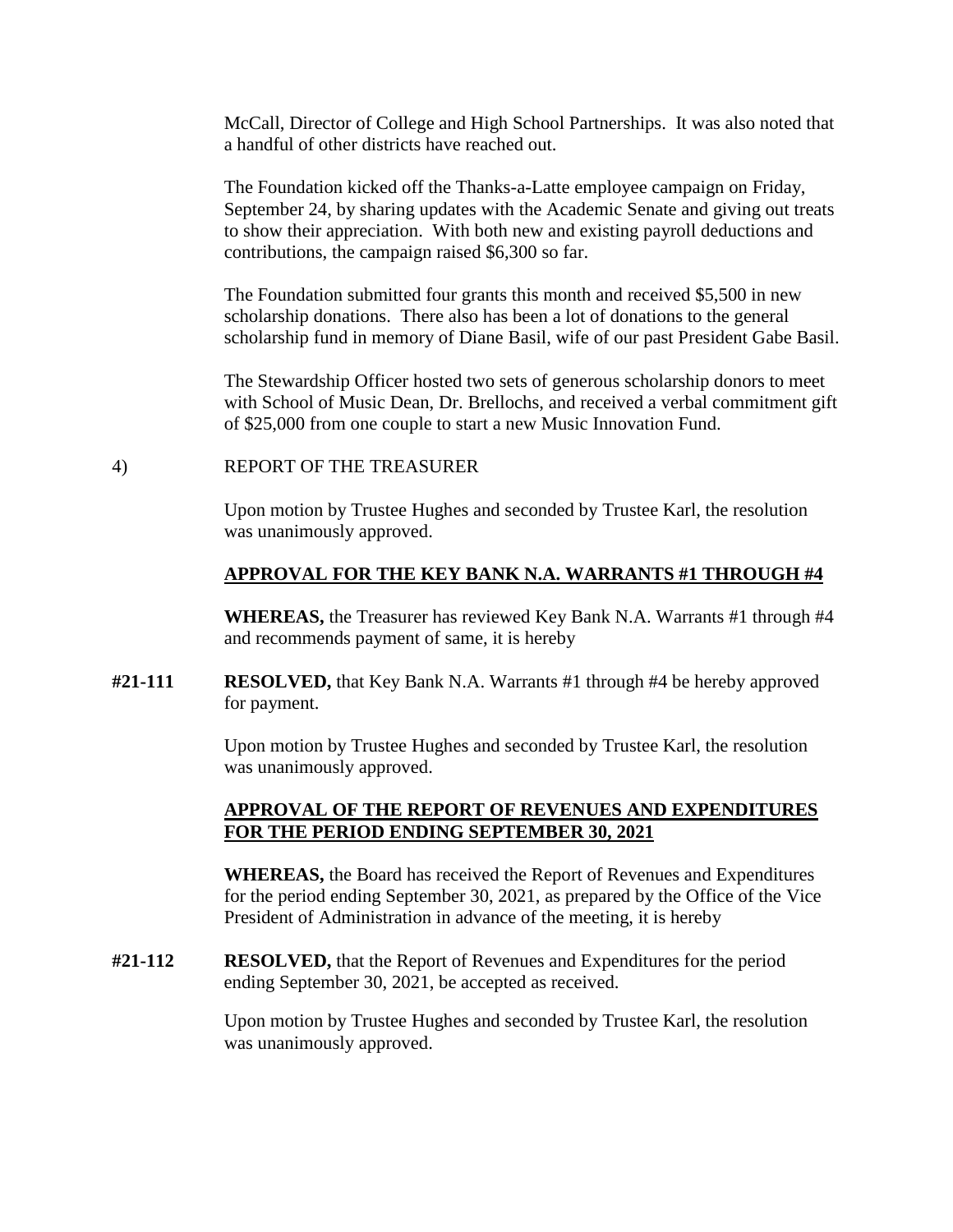## **RESOLUTION FOR THE 2022-23 BUDGET SCHEDULE**

**WHEREAS,** the budget process policy is developed as a management tool to be implemented at the College as a well as to ensure that the budget is aligned with the strategic goals; and

**WHEREAS,** the policy outlines the process for developing the annual budget in collaboration with the President's Council, the College Community and the Board of Trustees; and

**WHEREAS,** a budget process schedule of actions and dates is developed to facilitate the budget process activities with the President's Council, College community and the Board of Trustees; it is hereby

- **#21-113 RESOLVED,** that the Board of Trustees hereby approve the 2022-23 Budget Process Schedule effective immediately.
- 5) REPORT OF THE PRESIDENT

Dr. Moono congratulated Dr. Cheryl Gooch, Vice President for Academic Affairs, and the Deans for their hard work in the re-engagement and reactivation of Supply Chain Management.

In addition to hearing the President's Report, Mr. Mark Bessette, Assistant Dean for Financial Aid and Access, presented on the Fiscal Year 2018 Official 3-Year Cohort Default Rate (CDR). The CDR represents the percentage of a schools' borrowers who enter repayment during a specified period of time and default on their federally held student loan within the three-year monitoring period.

Through the Title III Grant, SUNY Schenectady has an individual in the position of Financial Literacy Counselor to help steer students in the right direction of how to utilize the funds wisely.

Additionally, Dr. David Clickner, Vice President for Strategic Initiatives and Planning, provided a brief Strategic Plan Update. There have been meetings with President's Council members and we are moving forward with the Strategic Plan co-captains who will "own" their respective parts of the Plan to ensure it is carried out throughout their daily tasks.

Finally, Dr. Moono and Trustee Ray Gillen provided a presentation of the expansion within Downtown Schenectady. There has been a lot of development that aligns with the College, in providing a safe, comfortable atmosphere for the students, as well as the surrounding community.

See attached full report:

President's Report – [October 2021 \(sunysccc.edu\)](https://sunysccc.edu/PDF/About%20SCCC/CollegeLeadershipVision/PresidentsReport_10-2021.pdf)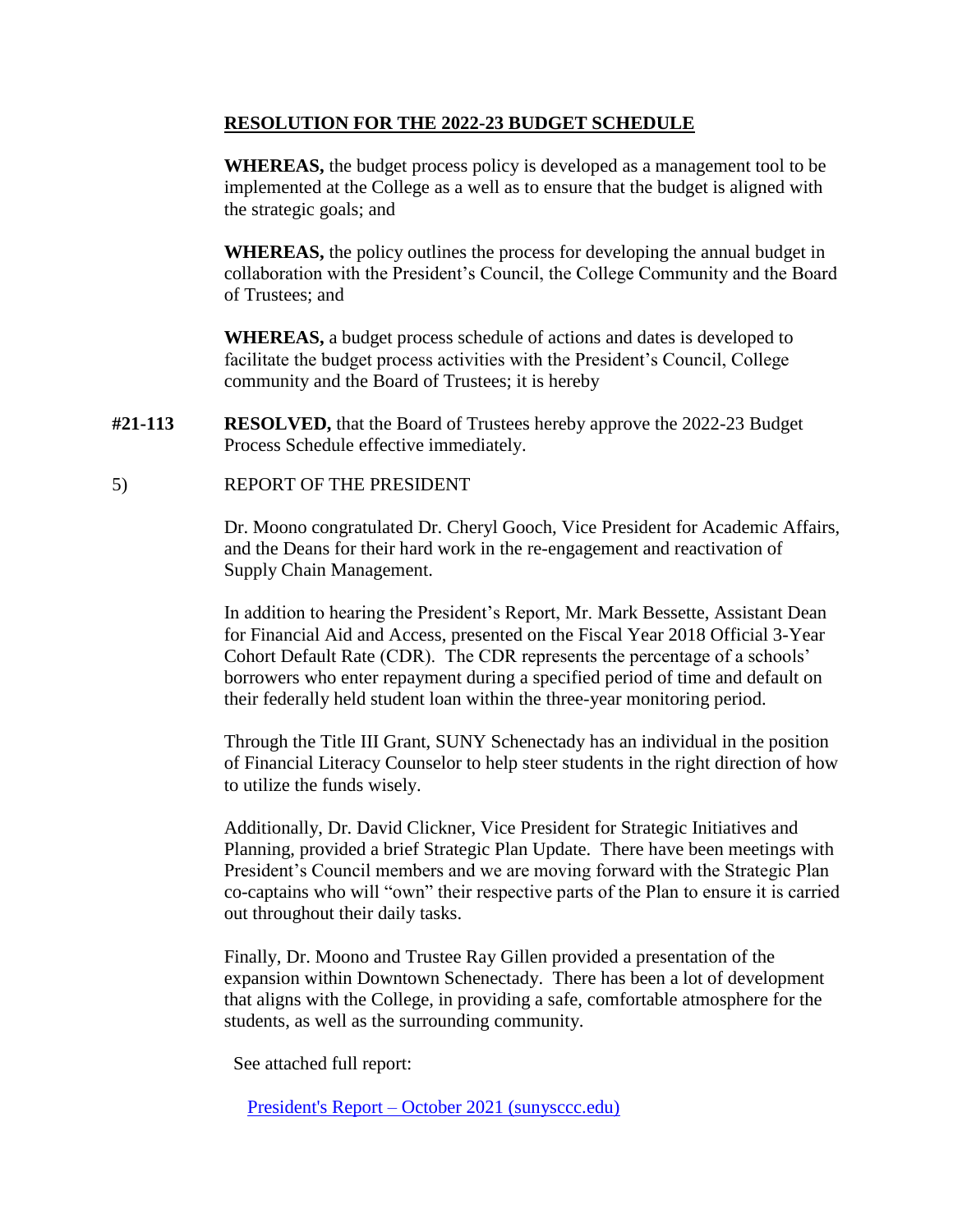#### 6) PERSONNEL

Upon motion by Trustee Hughes and seconded by Trustee Karl, the resolution was unanimously approved.

# **RESOLUTION TO APPOINT MR. BRIAN KASLER AS ASSISTANT VICE PRESIDENT OF ADMINISTRATION**

**WHEREAS,** it has been recommended that Mr. Brian Kasler be appointed as Assistant Vice President of Administration for the period October 19, 2021 through August 31, 2022, and

**WHEREAS,** the President has concurred with said recommendation, it is hereby

**#21-114 RESOLVED,** that Mr. Brian Kasler be awarded an appointment as Assistant Vice President of Administration at a prorated annual salary of \$75,000 for the period October 19, 2021 through August 31, 2022. This appointment is consistent with the terms and conditions of employment as set forth by the personnel policies of the Board of Trustees.

> Upon motion by Trustee Hughes and seconded by Trustee Karl, the resolution was unanimously approved.

# **RESOLUTION TO APPOINT MR. MARK KELLY AS ADMISSIONS ADVISOR**

**WHEREAS,** it has been recommended that Mr. Mark Kelly be appointed as Admissions Advisor for the period October 19, 2021 through August 31, 2022, and

**WHEREAS,** the President has concurred with said recommendation, it is hereby

**#21-115 RESOLVED,** that Mr. Mark Kelly be awarded an appointment as Admissions Advisor at a prorated annual salary of \$37,000 for the period October 19, 2021 through August 31, 2022. This appointment is consistent with the terms and conditions of employment as set forth by the personnel policies of the Board of Trustees and SUNY Schenectady Union of Faculty and Professionals (UFP) Agreement.

> Upon motion by Trustee Hughes and seconded by Trustee Karl, the resolution was unanimously approved.

# **RESOLUTION TO APPOINT MS. ELIZABETH HORNING AS RESEARCH ANALYST**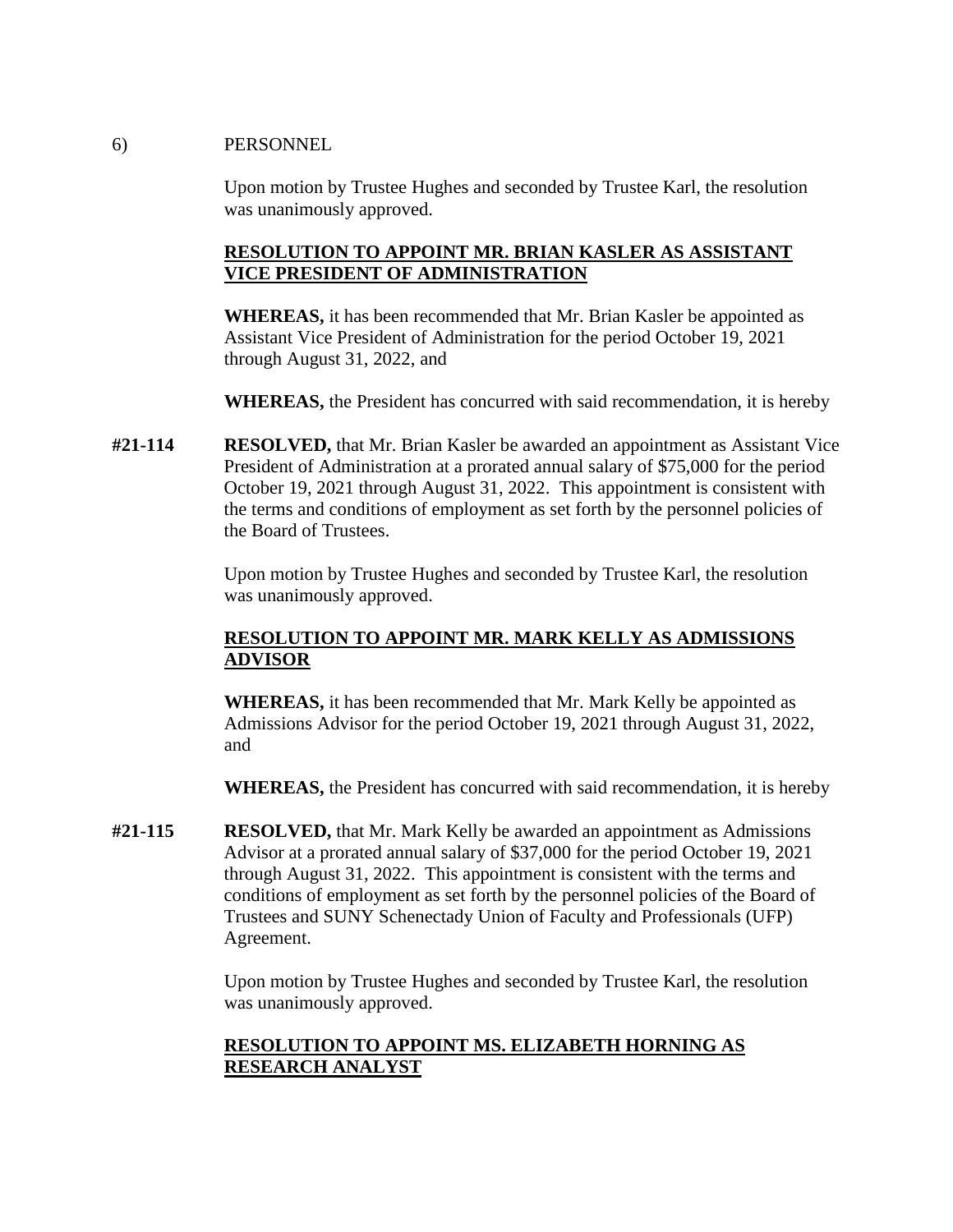**WHEREAS,** it has been recommended that Ms. Elizabeth Horning be appointed as Research Analyst for the period January 3, 2022 through August 31, 2022, and

**WHEREAS,** the President has concurred with said recommendation, it is hereby

**#21-116 RESOLVED,** that Ms. Elizabeth Horning be awarded an appointment as Research Analyst at a prorated annual salary of \$55,000 for the period January 3, 2022 through August 31, 2022. This appointment is funded by the Title III Grant and is consistent with the terms and conditions of employment as set forth by the personnel policies of the Board of Trustees and 2.2 Temporary, Grant-Supported Staff Positions and Temporary Assignments.

# 7) POLICIES

Upon motion by Trustee Hughes and seconded by Trustee Seecharran, the resolution was unanimously approved.

# **RESOLUTION TO QUANTIFY ADJUNCT TEACHING LOAD**

**WHEREAS,** it has been determined a policy is needed to quantify adjunct faculty work load and provide clarify on what is considered full-time versus part-time employment for purposes of the Affordable Care Act (ACA); and

**WHEREAS,** the policy provides guidance on procedures to follow should an adjunct faculty member's load exceeds 11 credits in a single semester; and

**WHEREAS,** the President concurs with said recommended policy, it is hereby

- **#21-117 RESOLVED,** that the Board of Trustees hereby approve the proposed policy on Adjunct Teaching Load effective immediately.
- 8) Upon motion by Trustee Hughes and seconded by Trustee Karl, the resolution was unanimously approved.

# **A RESOLUTION AUTHORIZING THE SALE BY PUBLIC AUCTION OR DISPOSAL OF PROPERTY OWNED BY SUNY SCHENECTADY COUNTY COMMUNITY COLLEGE**

**WHEREAS,** the President recommends for sale or disposal of college property consisting of the following:

- One (1) 72" True White Curved Glass Refrigerated Deli Case Model TCGC-72-LD
- One (1) Vulcan Two-Door Refrigerator Model CRA-2
- One (1) Victory Two-Door Freezer Model FA 20-87
- Three (3) Lang Induction Stoves with Six Burners and Oven–Model RT136-E